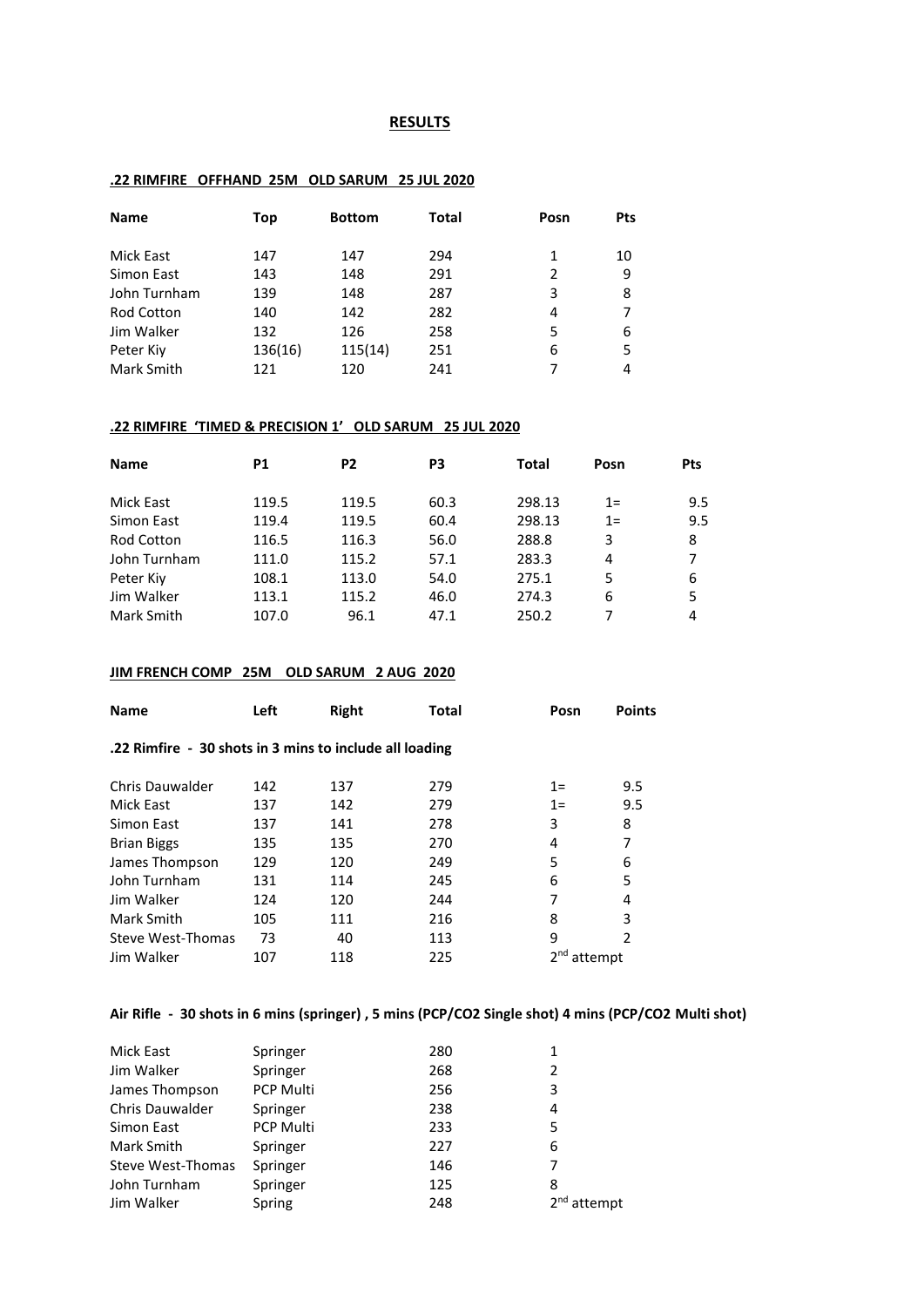### **Gallery Rifle (CF) - 30 shots in 3 mins to include all loading**

| Simon East         | 137     | 139     | 276 |               | 10 |
|--------------------|---------|---------|-----|---------------|----|
| Mick East          | 129     | 128     | 257 | $\mathfrak z$ | 9  |
| Mark Smith         | 117     | 129     | 246 | 3             | 8  |
| Chris Dauwalder    | 120     | 120     | 240 | 4             |    |
| <b>Brian Biggs</b> | 100(14) | 115(16) | 215 | 5             | 6  |
| Jim Walker         | 110     | 89      | 199 | 6             |    |
| Steve West-Thomas  | 120     | 61      | 181 |               | 4  |
| James Thompson     | 87      | 21      | 108 | 8             |    |
| John Turnham       | 35      | 26      | 61  | 9             |    |
| Jim Walker         | 115     | 109     | 224 | $2nd$ attempt |    |

| Aggregate              | Air | <b>Rimfire</b> | GR(CF) | <b>Total</b> | Posn         |
|------------------------|-----|----------------|--------|--------------|--------------|
|                        |     |                |        |              |              |
| Mick East              | 280 | 279            | 257    | 816          | $\mathbf{1}$ |
| Simon East             | 233 | 278            | 276    | 787          | 2            |
| <b>Chris Dauwalder</b> | 238 | 279            | 240    | 757          | 3            |
| Jim Walker             | 268 | 244            | 199    | 711          | 4            |
| Mark Smith             | 227 | 216            | 246    | 689          | 5            |
| James Thompson         | 256 | 249            | 108    | 613          | 6            |
| <b>Brian Biggs</b>     |     | 270            | 215    | 485          | 7            |
| Steve West-Thomas      | 146 | 113            | 181    | 440          | 8            |
| John Turnham           | 125 | 245            | 61     | 431          | 9            |

## **.22 RIMFIRE OFFHAND 25M OLD SARUM 2 AUG 2020**

| <b>Name</b>        | Top | <b>Bottom</b> | Total | Posn | <b>Pts</b> |           |
|--------------------|-----|---------------|-------|------|------------|-----------|
| Mick East          | 145 | 148           | 293   | 1    | 10         |           |
| Simon East         | 145 | 147           | 292   | 2    | 9          | Air rifle |
| Chris Dauwalder    | 144 | 141           | 285   | 3    | 8          |           |
| Rod Cotton         | 140 | 138           | 278   | 4    |            |           |
| <b>Brian Biggs</b> | 136 | 138           | 274   | 5    | 6          |           |
| Mark Smith         | 135 | 134           | 269   | 6    | 5          |           |
| James Thompson     | 130 | 137           | 267   | 7    | 4          |           |
| Steve West-Thomas  | 126 | 136           | 262   | 8    | 3          |           |
| Jim Walker         | 133 | 124           | 257   | 9    |            |           |

#### **AIR RIFLE BENCHREST GROUPING 25M OLD SARUM 2 AUG 2020**

| <b>Name</b>    | Gp1   | Gp <sub>2</sub> | Gp3   | Gp4   | Agg   | Posn |
|----------------|-------|-----------------|-------|-------|-------|------|
| Simon East     | 0.513 | 0.718           | 0.496 | 0.421 | 0.537 | 1    |
| Mick East      | 1.671 | 1.449           | 0.855 | 0.973 | 1.237 | 2    |
| Jim Walker     | 1.484 | 1.435           | 1.644 | 0.652 | 1.304 | 3    |
| James Thompson | 1.122 | 1.407           | 1.383 | 1.484 | 1.349 | 4    |
| Mark Smith     | 1.259 | 1.003           | 2.070 | 2.561 | 1.723 | 5    |